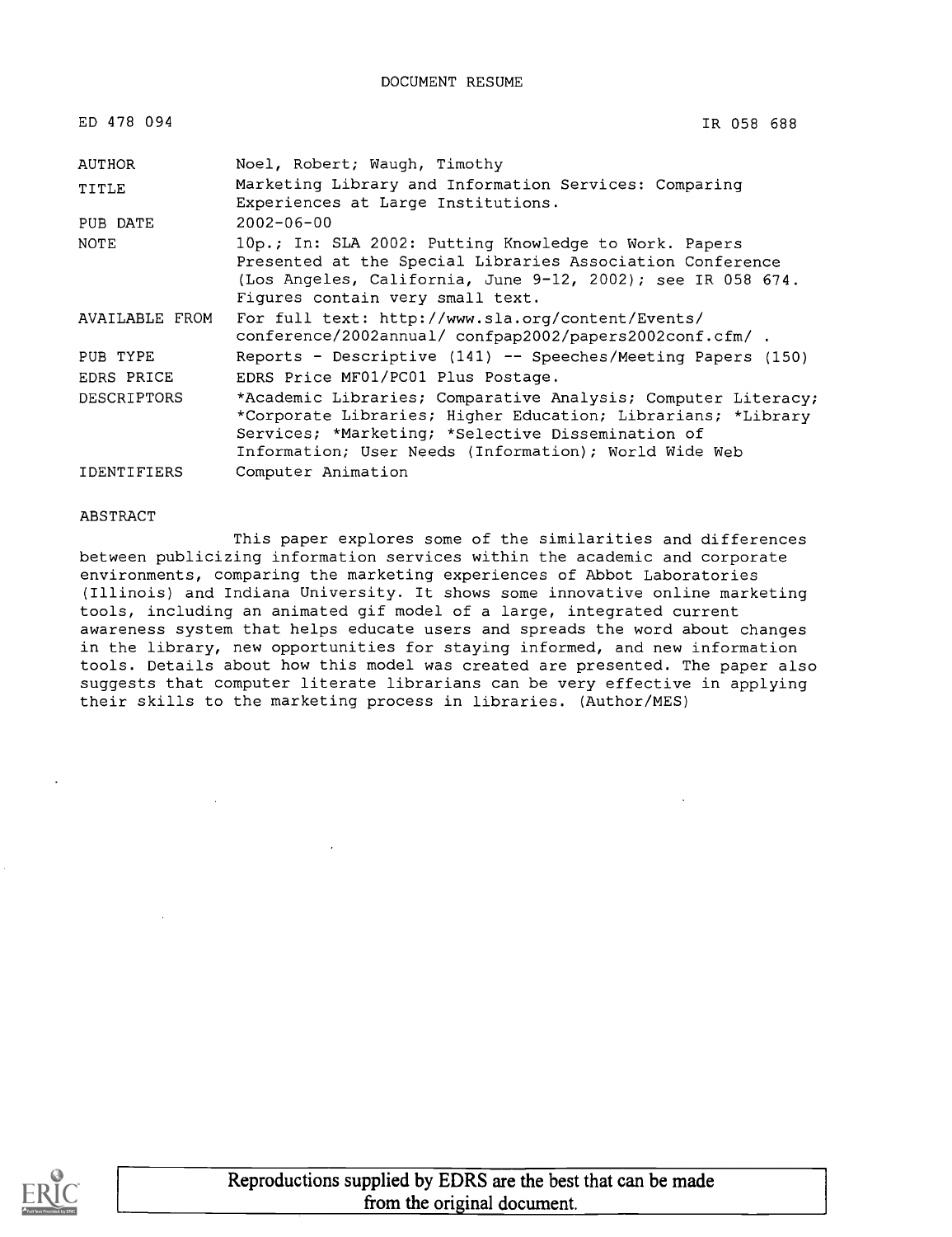### Marketing Library and Information Services: Comparing Experiences at Large Institutions

Robert Noel; Physics, Astronomy, Mathematics, Computer Science Librarian, Indiana University, Bloomington, IN 47405 rnoel@indiana.edu

PERMISSION TO REPRODUCE AND DISSEMINATE THIS MATERIAL HAS BEEN GRANTED BY

E. Williams

TO THE EDUCATIONAL RESOURCES INFORMATION CENTER (ERIC)

Timothy Waugh, Ph.D.; Information Scientist, Abbott Laboratories, Abbott Park, IL 60064 timothy.waugh@abbott.com

- U.S. DEPARTMENT OF EDUCATION<br>Crise of Educational Research and Improvement<br>EDUCATIONAL RESOURCES INFORMATION<br>CENTER (ERIC)
- This document has been reproduced as received from the person or organization originating it.
- Minor changes have been made to improve reproduction quality.
- Points of view or opinions stated in this document do not necessarily represent official OERI position or policy.

#### ABSTRACT

How do the libraries at large institutions market information services to a diverse community of users in an increasingly digital and complex environment? Both Indiana University and Abbott Laboratories are large organizations with multifaceted collections of information. This paper explores some of the similarities and differences between publicizing information services within the academic and corporate environments, and it shows some innovative online marketing tools, including an animated gif model of a large, integrated current awareness system, that helps educate users and spreads the word about changes in the library, new opportunities for staying informed, and new information tools. Details about how this model was created are presented. This paper also suggests that computer literate librarians can be very effective in applying their skills to the marketing process in libraries.

#### INTRODUCTION

This paper attempts to do something tricky, comparing the marketing experiences of "apples and oranges"; where the apple is a commercial entity, Abbott Laboratories, and the orange is an academic institution, Indiana University. While the information needs and audience of each institution differ widely (hence the analogy), they both have libraries whose common missions are to serve the end-users' information needs. The success of any library is dependent upon numerous factors, among these are getting users to use the library and making them aware of the library's services. Making the library indispensable has been called the secret to library marketing.<sup>1</sup> Using the web to publicize library tools seems to be an effective strategy in spreading the word about resources, and librarians' ability to create web-based marketing tools is at least suggested by the Association of Southeastern Research Libraries (ASERL) recently posted "Competencies for Research Librarians" web page.<sup>2</sup> These competencies stemmed from the ASERL Education Committee's goal to identify the *education needs* of research librarians today.

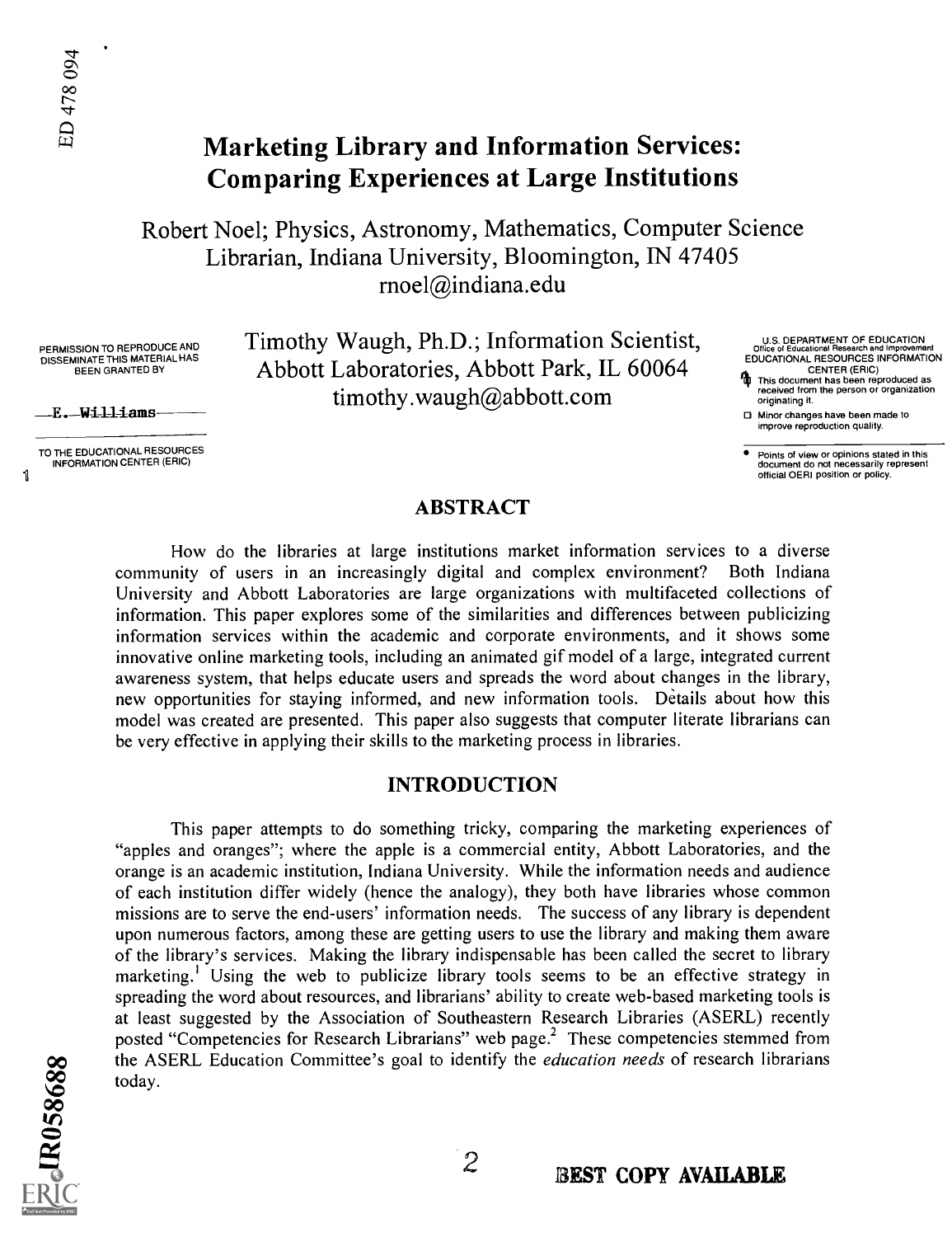It is important to clarify what marketing means in a library environment. Marketing is not so much about "selling" information products to researchers, as it is more about spreading the word about potentially useful new tools. It is also about keeping users informed about library activities and involving them in collection development. It is more about integrating new research tools into existing, effective research processes, and in some way enhancing researchers' work, rather than selling the tool to users as an end in itself. As librarians market new tools, they should know how the tools may offer clarity, and not simply contribute to noise for the users. Effective marketing can only occur when librarians understand, at least in a broad sense, what the scientists, professors, and graduate students are already doing to keep informed, and what their research projects are about.<sup>3</sup>

#### COMPARISON AND DISCUSSION

Indiana University (IU) is a classified as a "doctoral/research university  $-$  extensive" according to the Carnegie Research classification scheme.<sup>4</sup> It is a large, midwestern school offering 186 majors to over 37,000 undergraduates, and granting over 100 different degrees at the doctoral level. At the central campus, the sciences alone depend upon seven separate subject campus libraries. The science departments have several hundred professors and graduate students, and nearly all require library and information services to one degree or another. Abbott Laboratories is a diversified global healthcare company headquartered in northeast Illinois with<br>70.000 employees located 130 countries. Abbott's mission is "to discover, develop, 70,000 employees located 130 countries. manufacture, and market products and services that span the continuum of care—from prevention and diagnosis, to treatment and cure." Abbott's principal businesses are pharmaceuticals, nutritionals, hospital products, and diagnostics.

Abbott's Library Information Resources (LIR) supports the global information needs of Abbott scientists (e.g. chemists and pharmacists), lawyers, and business development personnel. A majority of LIR's resources are accessible to any Abbott employee—and only Abbott employees—via the LIR Intranet website. Like all commercial entities, security against unauthorized viewing of confidential information is of paramount importance to Abbott. Services, rendered services, and LIR web pages are deemed confidential and are only intended for authorized Abbott personnel. The Intranet provides just one of the many levels of security and it is not accessible from the World Wide Web. In contrast, security (in terms of authorized viewing) of the IU Libraries web pages is of a lower priority; the vast majority of the websites are viewable from the World Wide Web making them viewable by anyone.

Table 1 shows a holdings comparison between LIR and IU. The table highlights the fact that the scope of IU's libraries is more broad than Abbott's LIR.

|                  | <b>Books</b> | e-Journals* | $e$ -Databases* |
|------------------|--------------|-------------|-----------------|
| Abbott's LIR     | 1.500        | 530         | $30**$          |
| IUB Libraries*** | 6,000,000    | >20,000     | 230<br>$\sim$ . |

Table 1. Holdings Comparison of LIR and IU

\* Resources that are accessible through the libraries' web pages

\*\* LIR also \* Resources that are accessible through the libraries' web pages<br>\*\* LIR also subscribes to other online databases not accessible from the L<br>\*\*\* These numbers correspond to IU's main campus (IUB) located in Bloc LIR also subscribes to other online databases not accessible from the LIR web site

\*\*\* These numbers correspond to IU's main campus (IUB) located in Bloomington, IN

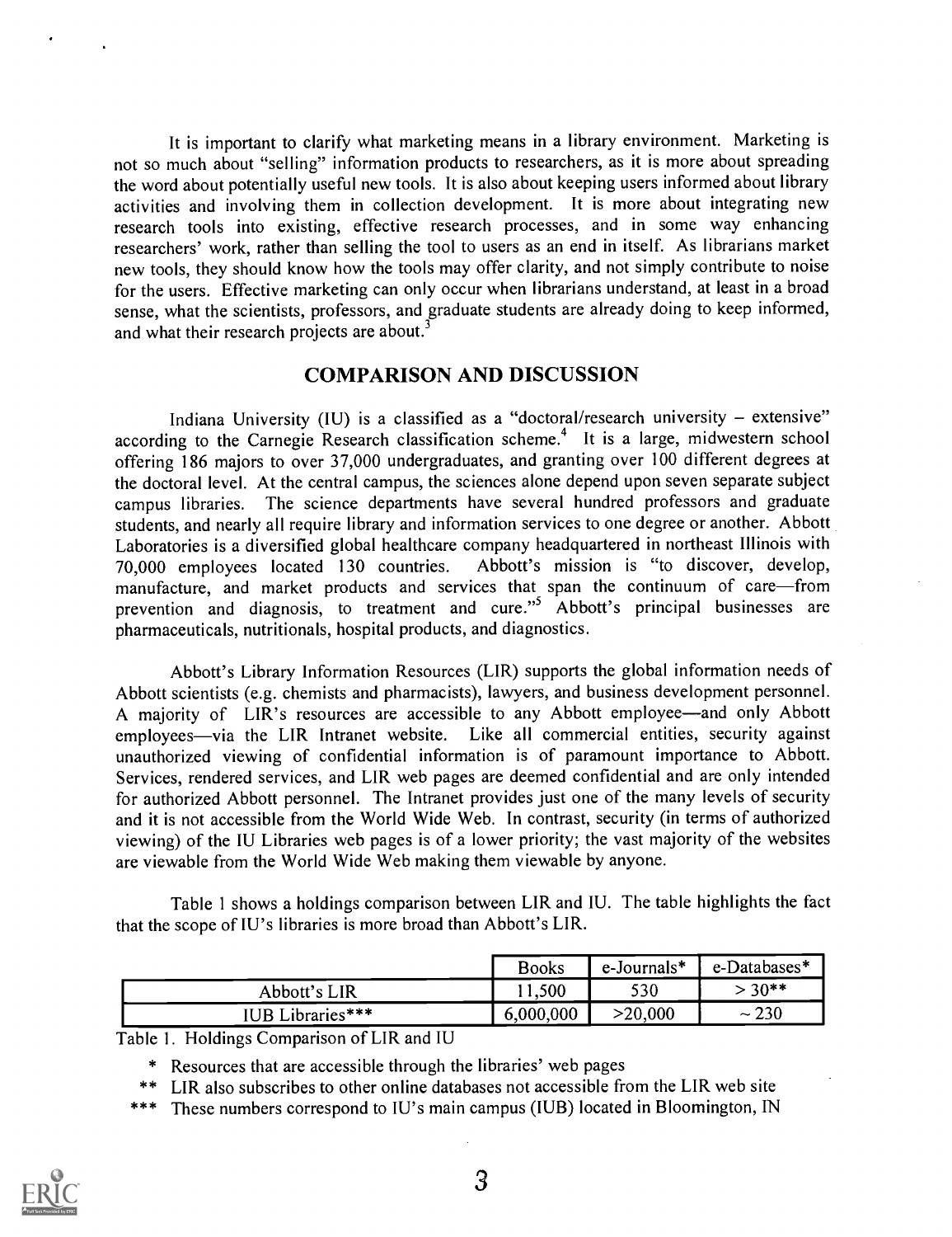As a commercial entity, the information needs of Abbott are very focused and deep on the healthcare industry and generally will not deviate significantly from their principal businesses. IU, on the other hand, like other large research universities, must attempt to collect information for many subjects, and provide a library environment that can support in-depth research in many unrelated disciplines. These different environments affect how information is marketed to the user communities.

Although Table 1 exemplifies the "apples and oranges" analog, there are nevertheless similarities between IU and Abbott, and these similarities are related to four categories of library services: access to print and e-resources, research services, document delivery, and training services. For LIR, research services include literature and patent searches, drug pipeline reports, company and market research reports, government regulatory updates, and alerting services. Alerting services can either be client controlled or mediated by LIR staff. For IU, research services can mean answering in-depth reference questions, doing cited reference studies for tenure cases, compiling bibliographies, etc. For both, document delivery services assists clients with obtaining books, articles, or other documents. Training services offer client's general orientation sessions and personalized training in the use of print and electronic resources.

For both organizations, the success of the Library is dependent upon satisfying the clients' information needs and marketing the services that fulfill these needs. One such need common to both organizations is that clients need to be kept abreast of current developments in a given topic. Therefore, SDI (selective dissemination of information) services are an important function to both libraries. To this end, both organizations have developed innovative web based solutions for delivering and marketing the SDI services. SDIs have been around for many years, and may be viewed as one aspect of the more recently coined, broader term, *push* technology.<sup>6</sup> It is often the library that ends up marketing these alerts to users. When SDIs, or other periodic information services are offered, it is important to monitor these processes and get feedback from users on the effectiveness of the service. The prospects for irrelevance, disconnectedness, or redundancy must be kept to a minimum if the information services are to take root and serve a purpose.<sup>7</sup> It is important to know how the tool may offer clarity, or reduce the need to scan information in traditional ways.

In late 2001 IU bought the Institute for Scientific Information's Current Contents Connect (ISI-CCC). To help market the new SDI service at IU, a web animation was created (Figure 1). The animation uses the analogy of pipes and gates to show the "flow" of article citations from ISI (or CARL Uncover) to end-users at IU. Each journal citation (balls; in color on the web) passes through an SDI profile (cube) and the profile only allows selected bibliographic citations to pass. Eventually the citations will arrive at their desired location, thus alerting the user to the existence of the published article. The large cube represents the information providers' selection process; ISI only includes a portion of all the scholarly information created, therefore they are filtering information.8 The three smaller cubes represent the multitude of individual personal profiles, divided into three broad areas: Sciences, Social Sciences, and Humanities. The smallest individual squares are Boolean search statements that comb through the new publications and tag citations for delivery. This animated gif was created using Macromedia Fireworks 3.0. The animated gif works analogously to a movie; the gif is

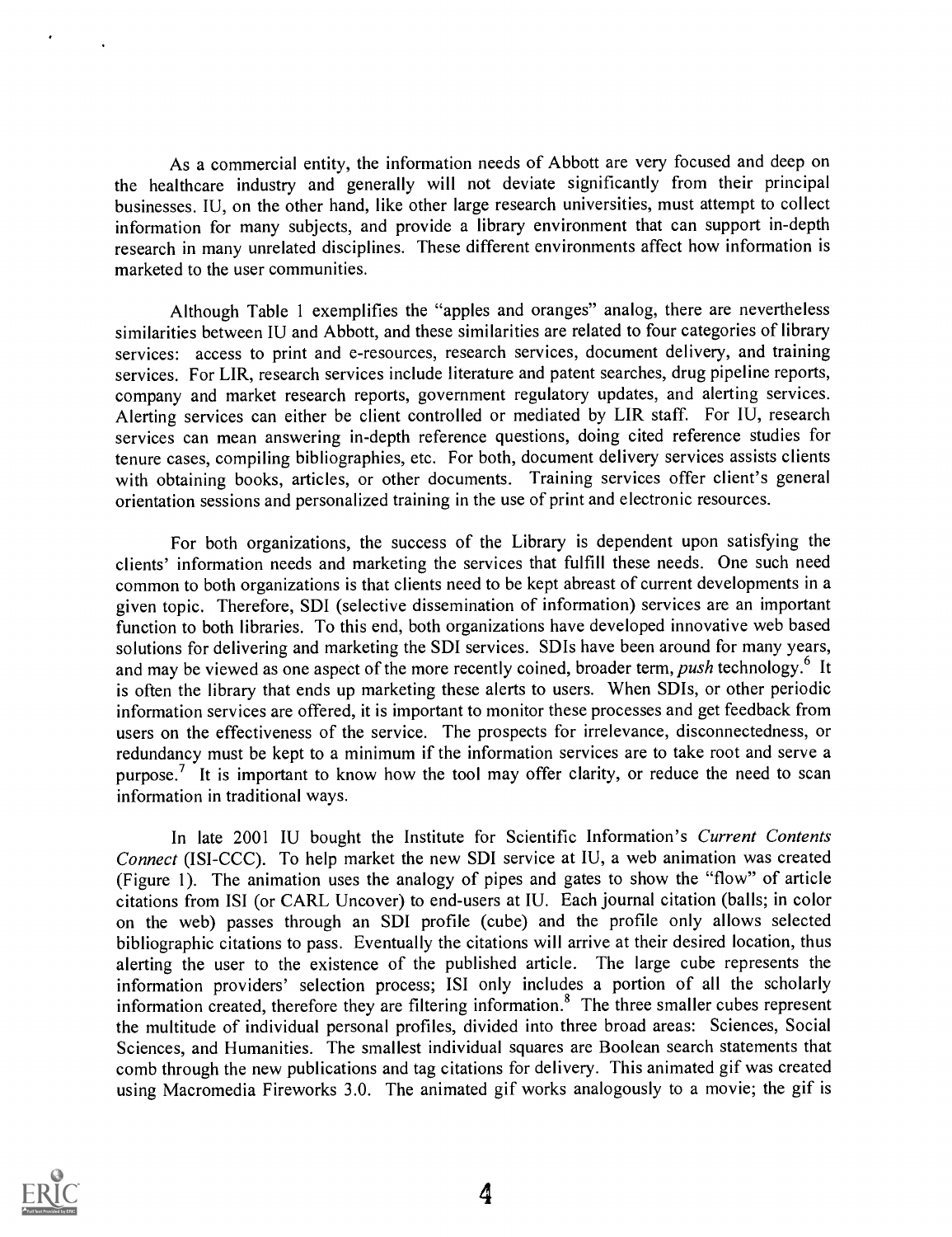composed of 60 individual frames. All the frames are shown in a timed sequence that gives the illusion of motion. Waugh created the gif while he was a School of Library and Information Science (SLIS) graduate student working for the IU Swain Hall Library. Without the technical skills to create an animation that illustrates how information may "flow" through the university, marketing of ISI-CCC would have been done strictly by word of mouth and verbal/ written descriptions. The animation is ubiquitous while other marketing techniques such as word of mouth have built-in limitations.



Figure 1. Current awareness model at: http://www.indiana.edu/~libswain/indiana.htm

Marketing the SDI system resulted from instructional sessions as part of IU's "Library Updates" series. In early 2002, as part of that series, two sessions were offered for CCC, and the alerting service was demonstrated to faculty and graduate students. In the first session, there was little turnout (probably because there was a short time period between marketing (flyers and email) to the actual meeting), and the librarian was able to instruct one-on-one. Seven more people signed up for the second session. Prior to instructing them, the librarian was able to take the names from the sign-up sheet, and look at the departments and publications of each of the attendees. Rather than give a generic description of the new service, the librarian was able to customize the session. Examples were used that drew individuals' attention to the potential value of an SDI system, because the examples were formed from participants' current research. The second session was more successful in that people stuck around after it was over and designed searches themselves; they also suggested to the librarian that he attend faculty meetings to spread the word about the service. During the training sessions, the above graphic was used to introduce the concept of SDIs. Currently IU has approximately 90 users with 130 searches, and

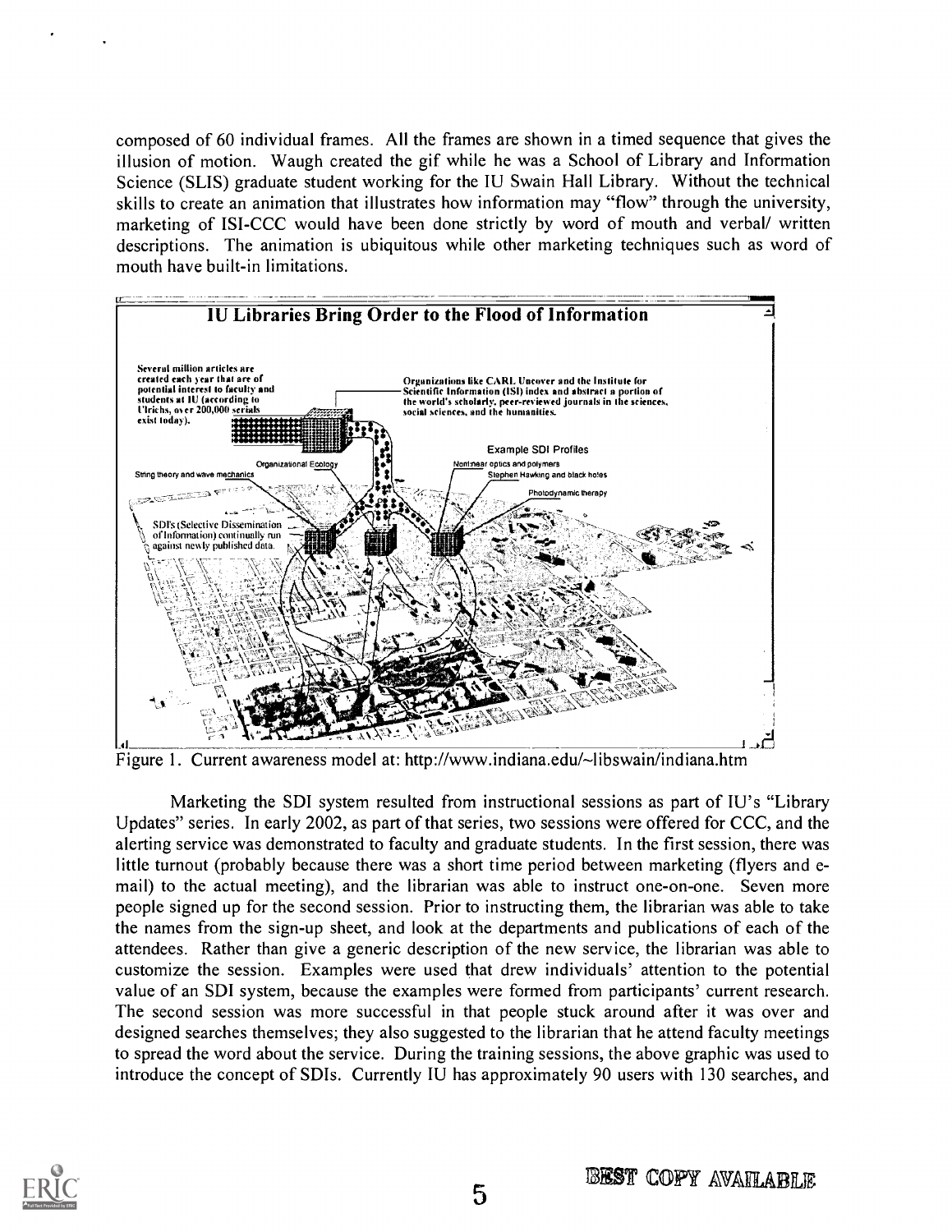approximately 10 new users are added monthly. The cap to the number of searches IU may put in place is set at 500.

LIR also provides several SDI services; among these are patent alerts. These alerts are generated in regular intervals by running a query against a web based commercial patent database. Typically the alerts would have 100+ patents and were initially distributed to the clients via email as a single PDF file. Since the PDF was originally created from a TIFF image, the file was not text searchable. Abbott's clients had to manually scan the file for relevant information—a laborious and time-consuming task. The clients suggested that a text searchable format would be of value. A new web based patent alert delivery format was developed that addressed the client's request for text searchablity (Figure 2). This format presents the clients with a high level snap shot of the patent and the ability to view the entire patent. The high level snapshot is presented on the web page by table containing patent number, assignee, issue date, title, and abstract—all of which are all text searchable using the browser's Find functionality. In addition, the web page format allows for words and/or phrases to be bolded for added emphasis. For an in-depth view of the patent, the client can click on the patent number, which is hyperlinked to the full PDF. Clients have positively reacted to the new format calling it an improvement over the previous format and much more "user friendly." The positive response from clients, and the quick web page generation, have resulted the LIR conducting more patent alerts.



Figure 2. Example of a patent alert

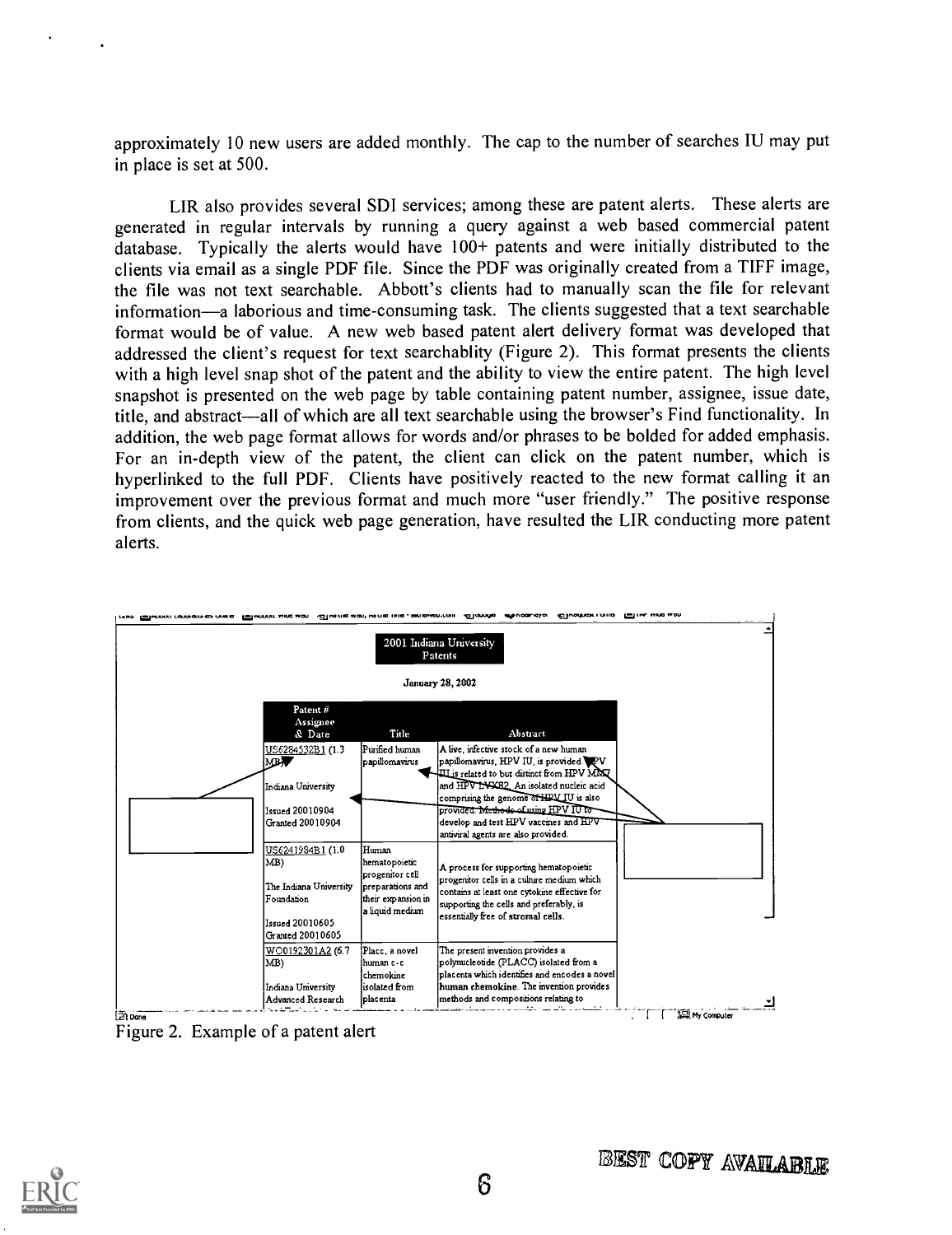The web page is quickly generated using an in-house custom written Visual Basic program. Being produced in house affords great flexibility in adapting and modifying the program—with short turnaround times. Waugh, after being hired by Abbott, learned Visual Basic and wrote the program to generate the patent alert web pages. It is the combined knowledge of programming and an understanding of the needs of the library that has resulted in the development of this and other valuable information processing programs for the LIR

Like many university libraries, the libraries of Indiana University are facing a collection space problem. The space problem has been addressed by gaining funding for an additional storage facility named the Auxiliary Library Facility (ALF). It is scheduled to be completed in late 2002, and it promises to dramatically reduce the IU libraries' problems associated with space. Currently the Libraries are generating lists of books and other media to be transferred to the ALF. In preparing materials for remote storage, the faculty in several science departments has requested that they be kept abreast of selections for storage. Generating lists, and obtaining feedback from IU faculty was a challenge that we were able to overcome with an interactive, internal web site; the Candidates for Auxiliary Library Facility submission web pages (see Figure 3a-c). The general idea is that a librarian selects and presents to the faculty a list of books for movement to the ALF. The faculty can view the book list, mark the books that they do not want transferred to the ALF, make additional comments, and send the selections and comments via email to the library.

The ALF submission web site contains three pages, the list of books for submission (3a), submission verification (3b), and final submission (3c). The first page presents the viewer with a list of books. Using the checkboxes the viewer can select the books that they do not want to go to the ALF and type any corresponding comments in the textboxes. Clicking the submit button presents the viewer with a verification page in which they have the opportunity to check their selections and comments before sending an email. If the viewer is satisfied, clicking the send email button sends the selections and comments to the library.

The ALF web pages are generated dynamically using Perl CGI scripts. While a SLIS grad student, Waugh wrote the scripts so that IU Library staff can generate ALF web pages from only a text file containing the books' bibliographic information. The knowledge of Perl scripting was gained through one of IU SLIS courses.<sup>9</sup> SLIS graduate students have enabled the science libraries at IU to create innovative marketing tools. The science libraries have traditionally brought in first and second year SLIS students as part-time staff. The purpose is to give graduate students practical experience in a library setting, and for the library in turn to gain some of the latest technical skills taught in the graduate library school. It seems that this sort of practical experience directly supports ASERL's recent core competency recommendations.<sup>2</sup>

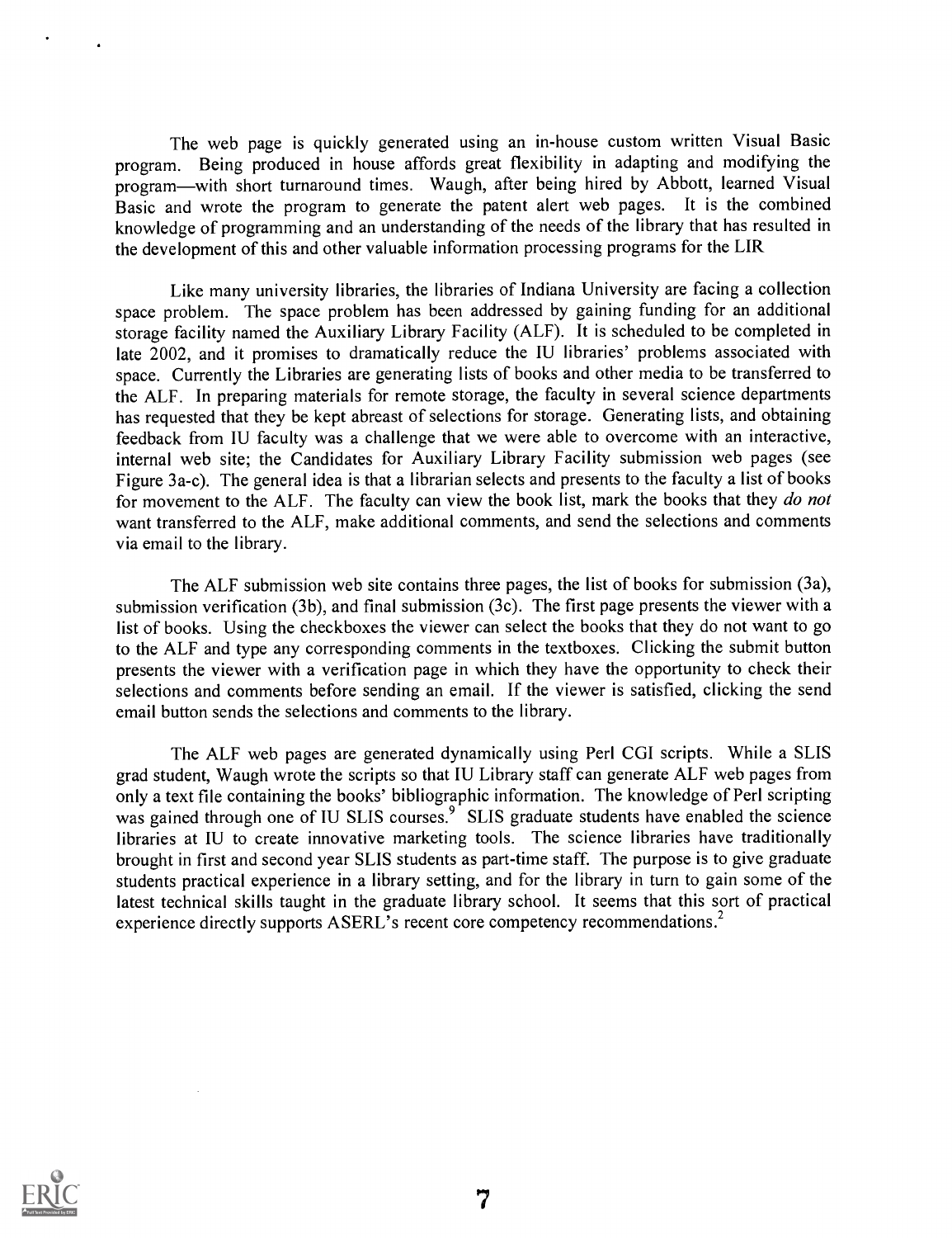|              | o Selecting the appropriate checkbox<br>o Clicking the Submit button<br>or editing your selections<br>your selections. | . The following books are on display next to the circulation desk.<br>• If you see a book that you want to keep in the Swain Hall Library, let us know by<br>o This will take you to a verification page where you have the option of either notifying the Swain Hall Library via email of your selections<br>o You may also submit comments related to individual titles. This is optional and is helpful to the librarian. It is not necessary to justify<br>Evaluation Period: o Feb. 7, 2002 - Feb. 25, 2002 o<br>Astronomy |                                     |                         |      |           |                       |
|--------------|------------------------------------------------------------------------------------------------------------------------|---------------------------------------------------------------------------------------------------------------------------------------------------------------------------------------------------------------------------------------------------------------------------------------------------------------------------------------------------------------------------------------------------------------------------------------------------------------------------------------------------------------------------------|-------------------------------------|-------------------------|------|-----------|-----------------------|
| Keep<br>Book | <b>Comments</b>                                                                                                        | Title                                                                                                                                                                                                                                                                                                                                                                                                                                                                                                                           | Author                              | Language Date Checkouts |      | post 1990 | Call Number           |
| σ            | ∸<br>This is a<br>comment<br>÷                                                                                         | Fizika planetnykh atmosfer : sbornik nauchnykh trudov /<br>[otvetstvennyæi redaktor A.V. Morozhenko]                                                                                                                                                                                                                                                                                                                                                                                                                            | A.V. Morozhenko                     |                         | 1981 |           | OB603.A85 F59<br>1981 |
| г            |                                                                                                                        | Uber die Natur der Cometen. Beitrèage zur Geschichte und Theorie<br>der Erkenntnis, Von Johann Carl Friedrich Zèoliner … Mit x Tafeln.                                                                                                                                                                                                                                                                                                                                                                                          | Zeoliner, Johann<br>Karl Friedrich. |                         | 1872 |           | OB721 28              |
|              |                                                                                                                        | Clear Selections<br>Submit                                                                                                                                                                                                                                                                                                                                                                                                                                                                                                      |                                     |                         |      |           |                       |
|              |                                                                                                                        |                                                                                                                                                                                                                                                                                                                                                                                                                                                                                                                                 |                                     |                         |      |           | <b>O</b> Internet     |

Indiana University Bloomington Libraries<br>Swain Hall West 208, Indiana University, Bloomington, IN 47405<br>Phone: (812) 855-2758 Fax: (812) 855-6613

| Candidates for Auxiliary Library Facility (ALF). |  |  |  |  |
|--------------------------------------------------|--|--|--|--|
|--------------------------------------------------|--|--|--|--|

Please verify your selections for accuracy. You can notify the Swain Hall Library of your selections via email by clicking the send email button appearing at the end of the page.

| Title: Fizika planetnykh atmosfer : sbornik nauchnykh trudov / [otvetstvennyæi redaktor A.V. Morozhenko]<br>Call Number: QB603.A85 F59 1981<br>Comment: This is a comment |                      |  | Title |                   |  |
|---------------------------------------------------------------------------------------------------------------------------------------------------------------------------|----------------------|--|-------|-------------------|--|
| Candidates for ALF                                                                                                                                                        | Call Number          |  |       |                   |  |
| Swain Library home page                                                                                                                                                   |                      |  |       |                   |  |
| Send email                                                                                                                                                                | User defined comment |  |       |                   |  |
|                                                                                                                                                                           |                      |  |       |                   |  |
| <b>Done</b>                                                                                                                                                               | <b>College</b>       |  |       | <b>O</b> Internet |  |
| Figure 3b. ALF verification page                                                                                                                                          |                      |  |       |                   |  |



 $\ddot{\phantom{1}}$ 

 $\langle \cdot \rangle$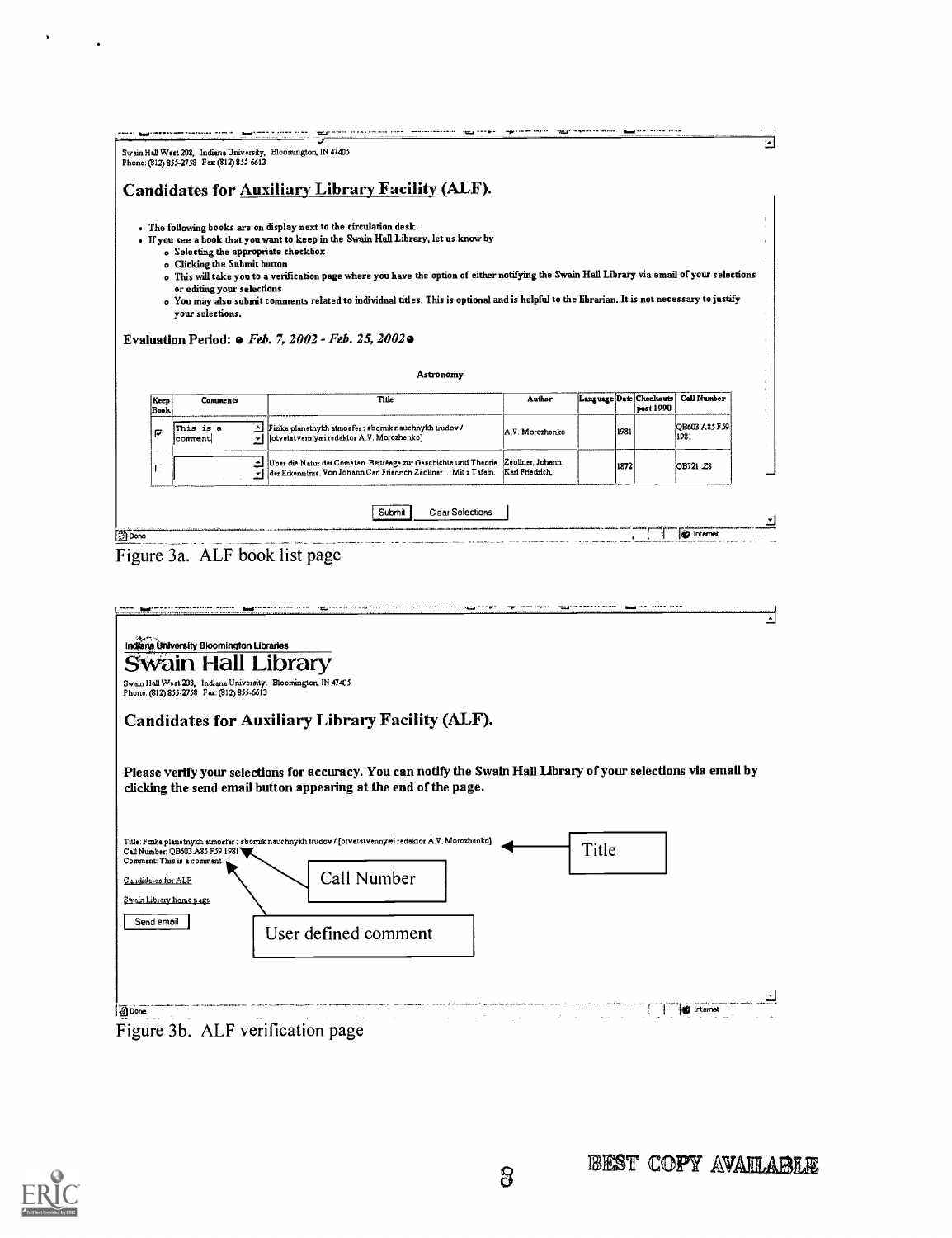| Indiana University Bloomington Libraries                                                                    |  |
|-------------------------------------------------------------------------------------------------------------|--|
| <b>Swain Hall Library</b>                                                                                   |  |
| Swain Hall West 208, Indiana University, Bloomington, IN 47405<br>Phone: (812) 855-2758 Fax: (812) 855-6613 |  |
| An email has been sent to libswain@indiana.edu. Thank you for your patronage!                               |  |
| Candidates for ALF                                                                                          |  |
| Swam Library home page                                                                                      |  |
|                                                                                                             |  |
|                                                                                                             |  |
|                                                                                                             |  |
|                                                                                                             |  |
|                                                                                                             |  |
|                                                                                                             |  |
|                                                                                                             |  |
|                                                                                                             |  |

Figure 3c. ALF final submission page

The IU Swain Hall Library, the library for the IU Physics, Astronomy, Mathematics, and Computer Science departments, was the only library to use the ALF web page submission form. Although initially well received by a few of the faculty and other IU librarians, and was "in production" for three months, the ALF web page submission form never developed as a functioning service. During its production trial, the submission form was only used once. We believe that a factor contributing to the submission form's lack of use was poor marketing. Outside of an email to the faculty alerting them to its existence, no marketing of the product was done. The Swain Hall Library never convinced the faculty members that using this service would benefit them. Even the faculty members who were initially receptive to the service did not take the opportunity to comment on books selected for remote storage. The ALF web page submission form never developed an enthusiastic user base. It is unclear whether this was largely due to faculty being uninformed, or mainly because faculty had little to say about the selections for storage. In other words, the fact that faculty did not respond may in large part be due to the fact that the selections for storage were fairly low-risk candidates anyway, i.e. everyone agreed that these books could go, so there was no need to submit comments or make alternate suggestions.

### **CONCLUSION**

For a library service to be successful, there must be buy-in from the clients that the tools or databases are worthwhile. They must understand what the services are, and be enthusiastic about how they will be helpful. For both the IU Libraries and Abbott's LIR, the challenge is to work one-on-one with users, listen to their information needs, and as much as possible deliver library services that are meaningful and productive to them. While Abbott Laboratories and

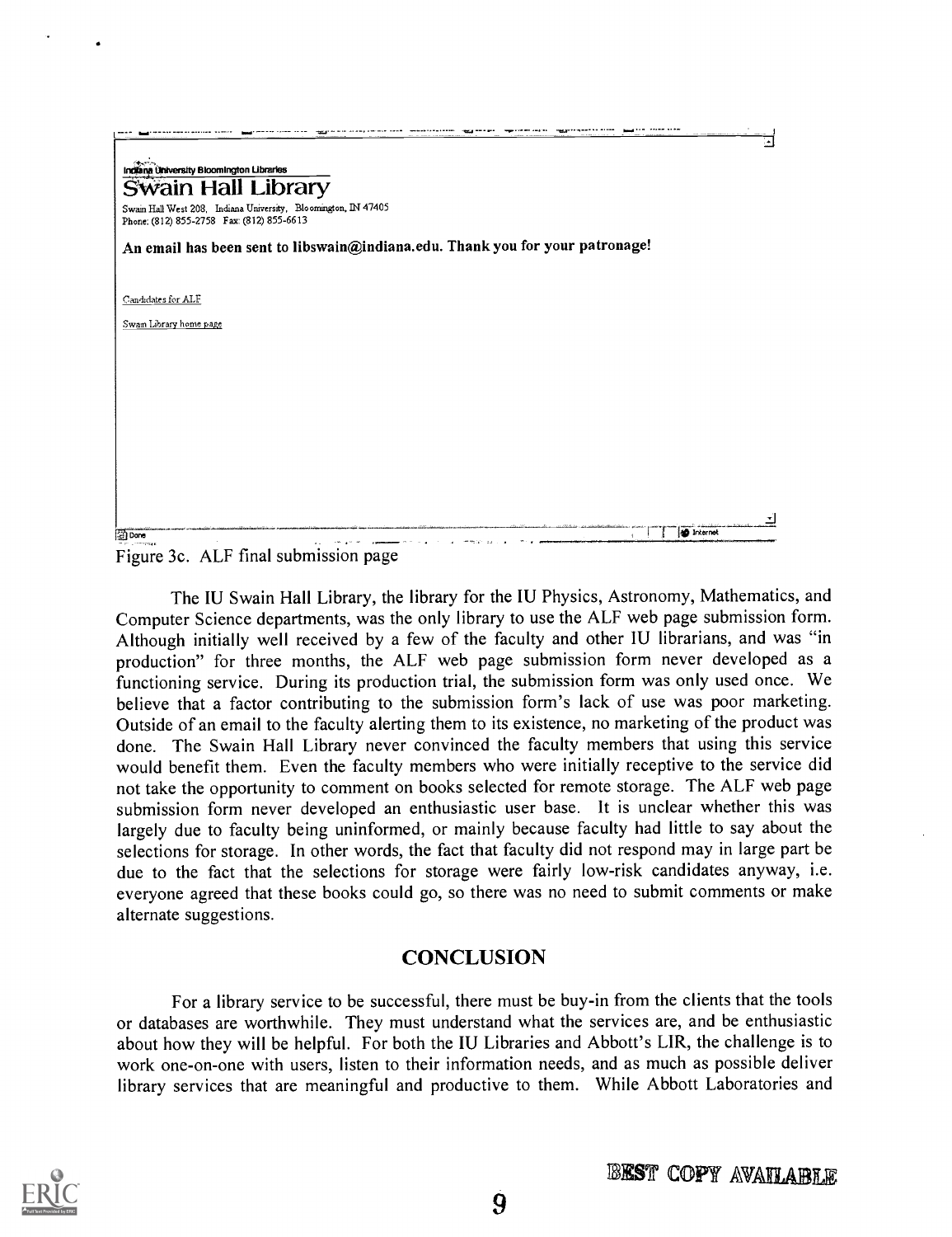Indiana University differ in many fundamental respects, they are similar in that their libraries must serve large, decentralized groups of researchers.

Hiring computer literate people helps libraries develop innovative marketing techniques. Library and Information Science schools should emphasize courses that teach technical skills, including computer programming, in the context of building collections, disseminating information, and spreading the word about new databases or increased functionality. As we have seen, the web offers a unique environment whereby information services can be brought to life, and new methods for disseminating customized reports can be explored. It is particularly important for large organizations to make use of the web. Without library staff equipped to master the software and programming required to create these tools, the library misses opportunities to both publicize and customize information for users.

#### **REFERENCES**

- 1 Block, M. "The Secret of Library Marketing: Making Yourself Indispensable," American Libraries, Sept. 2001, Vol. 32(8) p. 48.
- 2 http://www.aserl.org/statements/competencies/competencies.htm, in particular: "Is Knowledgeable about technology (theoretical and skills-based) and applies it to improve services."
- 3 For an example of partnering with researchers, see Kendall, S.; Massarella, S. "Prescription for Successful Marketing", in Computers in Libraries, Sept. 2001, Vol. 21(8) p. 28.
- 4 The Carnegie Foundation for the Advancement of Teaching, Carnegie Classification of Institutions of Higher Education, http://www.carnegiefoundation.org/Classification/index.htm (accessed Feb 2002); IU is one of two public universities in Indiana with this classification. The other is Purdue University, main campus.
- 5 Abbott Laboratories, Abbott 2000 business outlook.
- 6 Noel, Robert E., Woell, Yvette, Push Technology at Argonne National Laboratory, paper presented at InFORUM 99, Making R&D More Visible, http://www.osti.gov/inforum99/papers/noelwoel.pdf, p. 5.
- 7 Klapp, Orrin E., Overload and Boredom: Essays on the Quality of Life in the Information Society, 1986. Klapp, a sociologist, attempted to diagram and explain relationships between quantity of information, meaning, and the increasing potential for noise or banality.
- 8 The ISI Essays, http://www.isinet.com/isi/hot/essays/index.html (accessed Feb 2002). The selection process is explained in detail by the essay The ISI Database: The Journal Selection Process, James Testa, updated November, 2001.
- 9 Uta Priss, L548 Computer Programming for Information Management (Fall 1999) http://php.indiana.edu/~upriss/teaching/teaching.html (accessed Feb 2002).